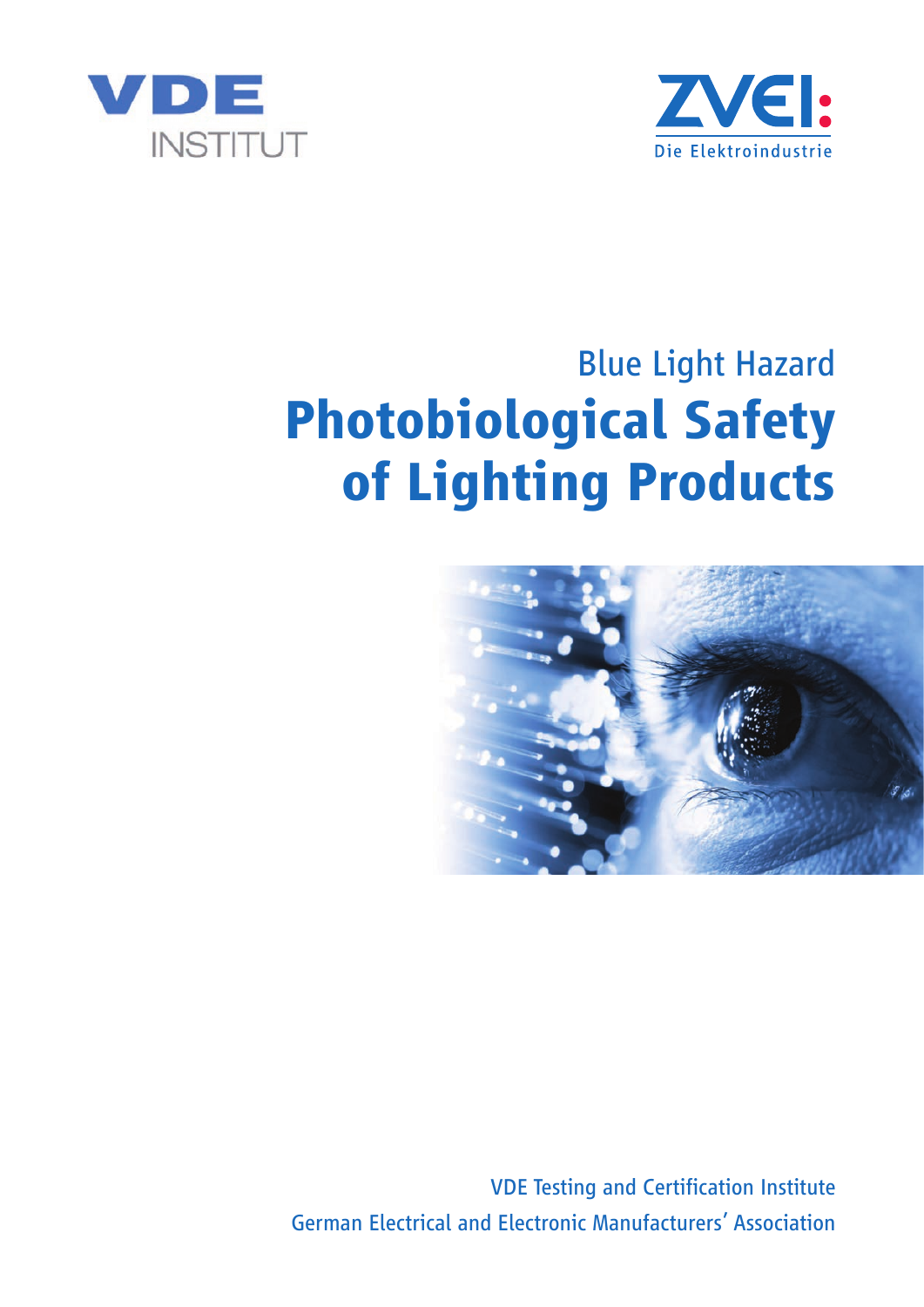



*Photobiological Safety of Lighting Products - Blue Light Hazard*

Published by: ZVEI - Zentralverband Elektrotechnikund Elektronikindustrie e. V. (German Electrical and Electronic Manufacturers' Association) Lighting Product Division

Lyoner Strasse 9 60528 Frankfurt am Main, Germany

Phone: +49 69 6302-293 Fax: +49 69 6302-400 E-mail: licht@zvei.org www.zvei.org

Edited by:

ZVEI Lighting Product Division in conjunction with VDE Testing and Certification Institute, Lighting Product Department

- Team of authors for Photobiological Safety of Luminaires and Light Sources

#### November 2012

Despite exercising maximum care, the ZVEI accepts no liability for the content. All rights reserved, especially concerning storage, duplication, distribution and translation.

VDE Prüf- und Zertifizierungsinstitut GmbH (VDE Testing and Certification Institute) Merianstraße 28 63069 Offenbach, Germany Phone: +49 69 8306-0 Fax: +49 69 8306-582 E-mail: vde-institut@vde.com www.vde.com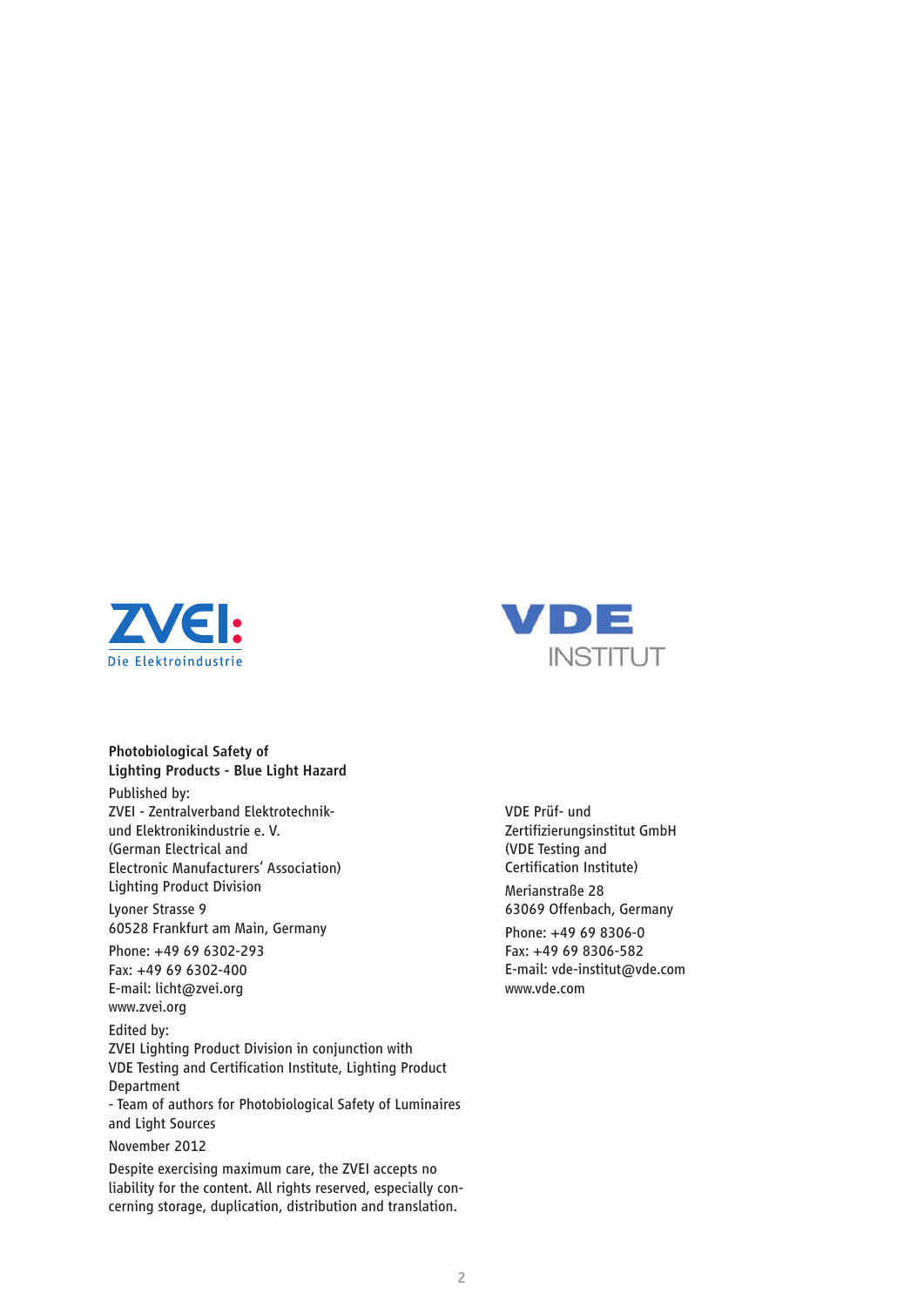# **1. Introduction**

The present publication is restricted to the consideration of blue light hazard (risk to the human eye) as part of the optical radiation assessment of light sources and luminaires, as these aspects were not previously included in the lighting product safety standard requirements. It reflects the current status of the standards and the deliberations in the specialist bodies.

Blue light hazard is the potential risk of photochemical damage to the retina caused by radiation, especially in the 400 nm to 500 nm wavelength range.

#### **Fig. 1: Spectrum of blue light hazard**



Wavelength [nm]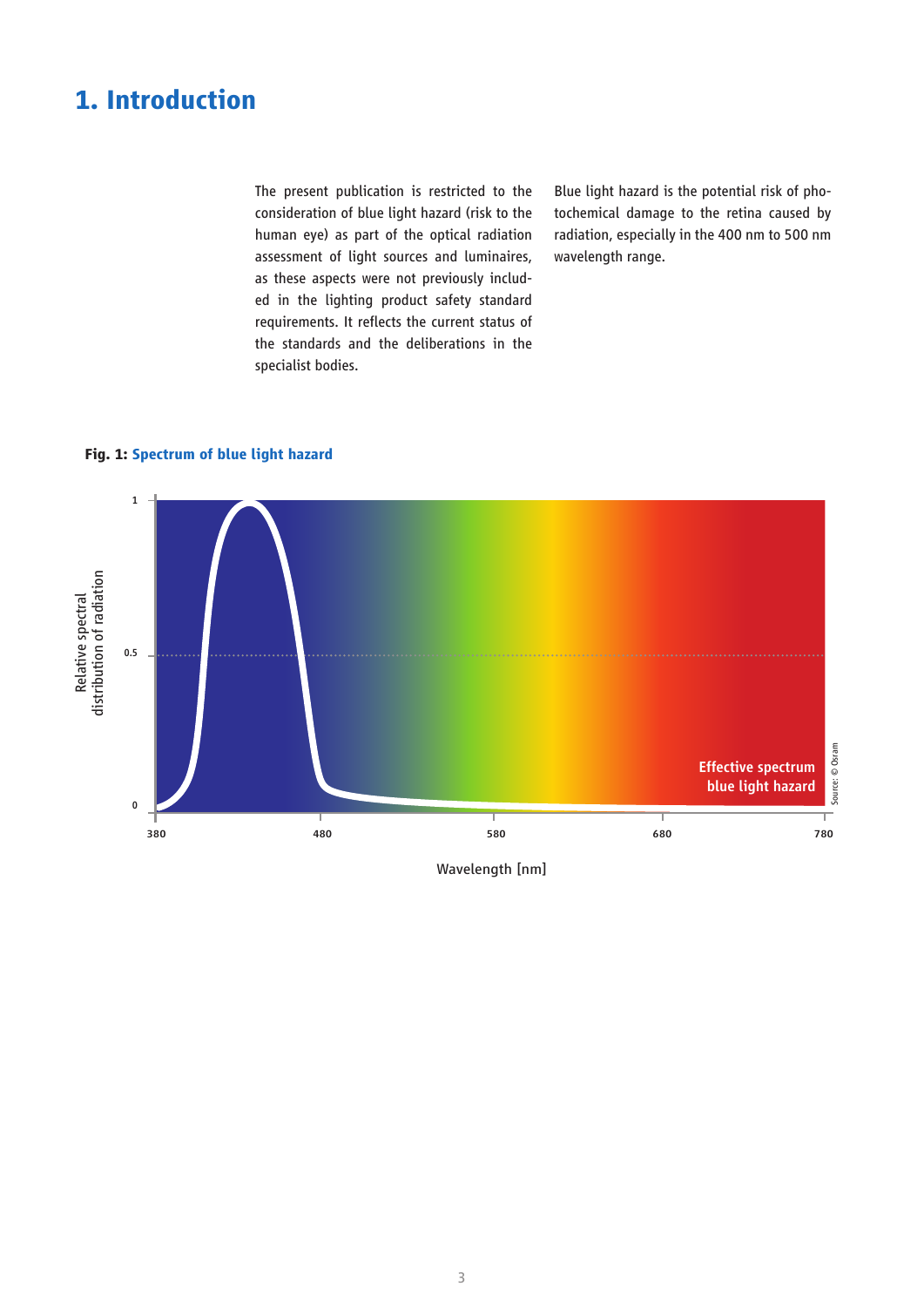### **2. Legal Basis**

| <b>EU directives/regulations</b>      | <b>National legislation</b>                                                   |
|---------------------------------------|-------------------------------------------------------------------------------|
| Product Safety Directive (2001/95/EC) | Geräte- und Produktsicherheitsgesetz (ProdSG)                                 |
| Low Voltage Directive (2006/95/EC)    | Geräte- und Produktsicherheitsgesetz (ProdSG)<br>mit 1. Verordnung zum ProdSG |

#### **Table 1: Directives and laws relevant to blue light hazard**

The German Product Safety Act (ProdSG) which came into force in November 2011 (the national implementation of various directives including the European General Product Safety Directive (GPSD), 2001/95/EC and the Low Voltage Directive (LVD), 2006/95/EC), stipulates in the basic safety principles of the first ordinance of the Act that no radiation-related hazards shall arise from light sources and luminaires (GPSGV No. 1, § 2, paragraph 2, 4b). The **product safety** requirements apply for **all** electrical equipment; the **Low Voltage Directive** applies for **all products with rated voltages from 50 V to 1000 V alternating voltage (and/or 75 V to 1500 V direct voltage)** (exceptions include equipment used in explosive atmospheres, in medical technique, on ships, in aircraft or in railways). The Product Safety Directive together with the Low Voltage Directive therefore constitute the legal basis for safety consideration (see Table 1).

In addition, in its "Directive on the minimum health and safety requirements regarding the exposure of workers to risks arising from physical agents (artificial optical radiation)" (2006/25/EG) the European Union has established a further legal basis for the European Community.

The German Ordinance on Workplaces (Arb-StättV) applies for work places and does not cover the product-related assessment of light sources and luminaires. Conversely, however, the product information can and shall be used for the risk analysis of work places.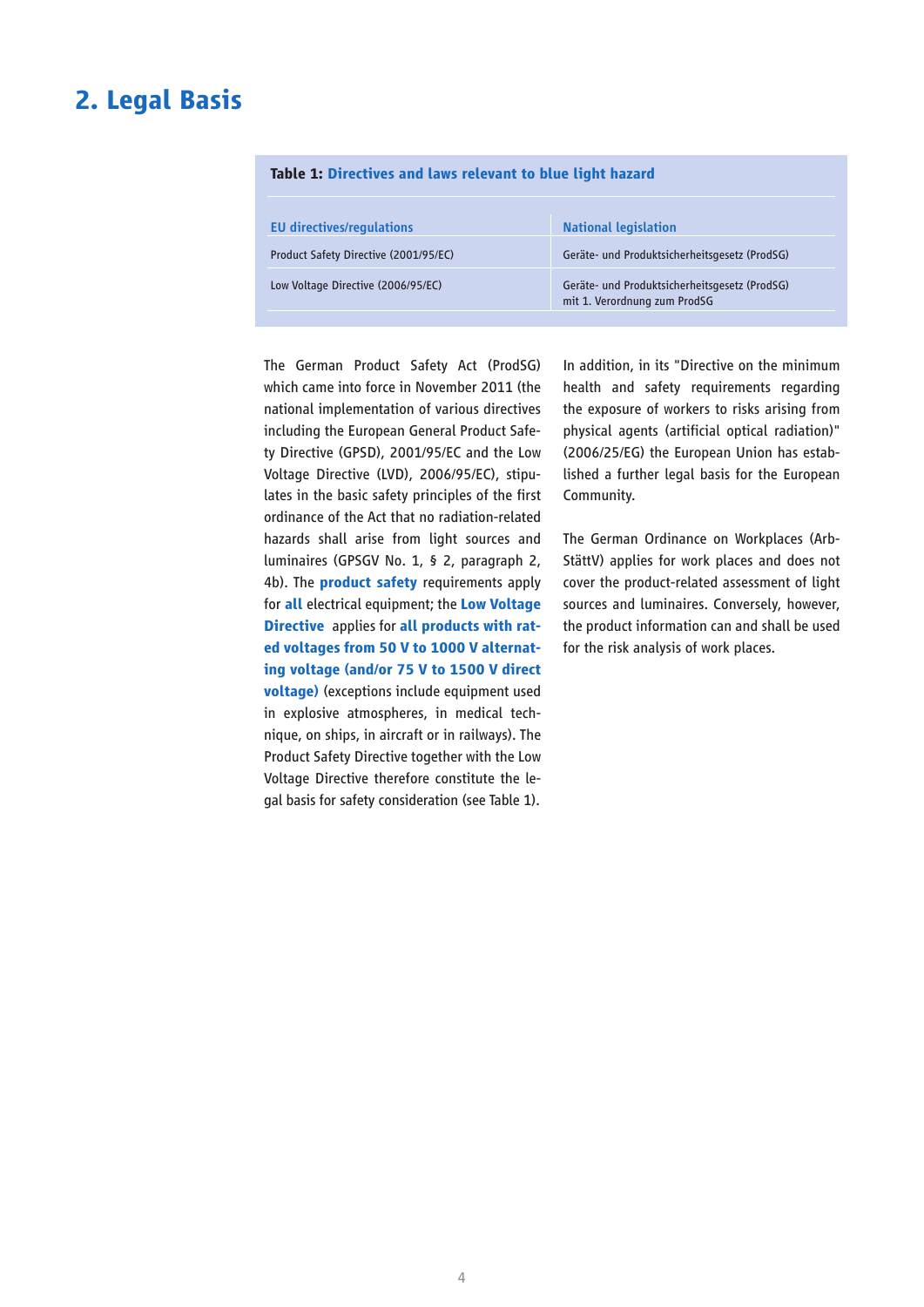### **3. CE marking of Light Sources and Luminaires**

#### **3.1 Application of European directives**

Electrical equipment may only be put into circulation in the EU if the basic requirements of the applicable EU directives (implemented in national laws) have been observed. This includes the photobiological safety of the products. The CE marking indicates to the authorities (for whom it is exclusively intended) that the product conforms to the relevant directives in cases where these require CE marking. Under the Low Voltage Directive the manufacturer assumes responsibility for applying the CE marking. Observance of the requirements shall be checked and their fulfilment be documented in the EC conformity declaration and the technical test reports.

In most cases light sources and luminaires are subject to the EC Low Voltage Directive, the EMC Directive, the ErP Directive and other relevant directives; in the case of blue light hazard, it is exclusively the GPSD and the LVD which apply. The Module A conformity assessment procedure is prescribed in the directives. Module A stipulates that the manufacturer solely can assume responsibility for monitoring and testing the technical design and production, without any involvement of a notified body.

Under the "New Approach" of the European Union, protection objectives are defined in the EU directives. Concrete descriptions of the product requirements can be found in the European standards. The EU Official Journal publishes the EN standards related to the directives. This links the directives to the product requirements. According to the current version of the LVD, decisive for the presumption of conformity of a standard is its publication by a national standards organisation and not the listing in the Official Journal.

Where harmonised standards are applied, it is presumed that the requirements of directives and laws are fulfilled. There is no obligation to apply the standards. As far as the market surveillance authorities are concerned, the burden of proof is reversed and placed upon the manufacturer or importer if the standard has been deviated from (safety by other means). Accordingly it is advisable to apply the harmonised standards. However, such application does not absolve the manufacturer of his obligation to assess the risk of particular characteristics of his product which may not be covered by the standard, and to reduce this risk if necessary.

EU website of the listed standards for the Low Voltage Directive (list provided for information purposes only; acceptance as European standard is decisive for presumption of conformity):

*http://ec.europa.eu/enterprise/policies/european-standards/documents/harmonisedstandards-legislation/list-references/low-voltage/index\_en.htm* 

If the product under review does not fall within the CE marking obligation (e.g. low voltage halogen lamps with reflectors), then the CE mark may not be used.

#### **3.2 Proof of conformity through use of harmonised standards**

The product standards have been harmonised and so, too, has the standard for assessing photobiological safety under the Low Voltage Directive. The transition period for DIN EN 62471:2009 expired in September 2011, since when conformity with the predecessor standard DIN EN 60825-1 has no longer counted as the basis for presumption of conformity.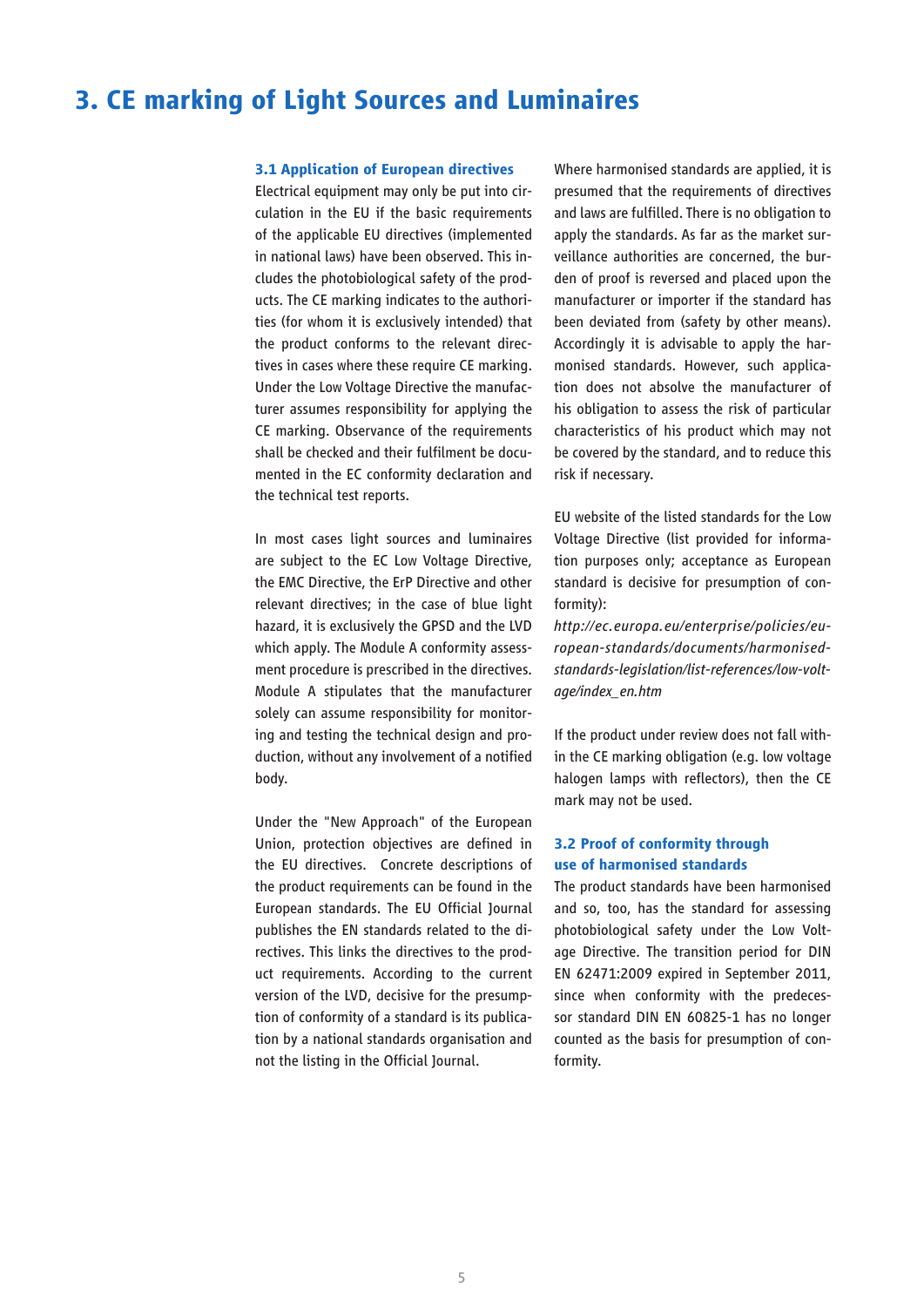# **4. Standards and Certification**

Revision status of blue light hazard safety standards

### **Table 2: Safety standards (revision Status of blue light hazard safety standards) and VDE certification**

| <b>Short title</b>                                                                                             | <b>International</b><br>standard                                                    | <b>DKE (German version of</b><br>the European standard)                           | <b>VDE</b> certification |
|----------------------------------------------------------------------------------------------------------------|-------------------------------------------------------------------------------------|-----------------------------------------------------------------------------------|--------------------------|
| Incandescent lamps - Safety - Tungsten filament<br>lamps for domestic and similar general lighting<br>purposes | IEC 60432-1:2011                                                                    | Draft standard DIN EN 60432-1/A2;<br>VDE 0715 1/A2:2011                           | possible                 |
| Incandescent lamps - Safety - Tungsten halogen<br>lamps for domestic and similar general lighting<br>purposes  | IEC 60432-2:2012                                                                    | Draft standard DIN EN 60432-2/A2;<br>VDE 0715-2/A2:2011                           | possible                 |
| Incandescent lamps - Safety - Tungsten halogen<br>lamps (non-vehicle)                                          | IEC 60432-3:2012                                                                    | Draft standard DIN EN 60432-3/A3;<br>VDE 0715-11/A3:2011                          | possible                 |
| Self-ballasted lamps for general lighting services -<br>Safety                                                 | Draft 34A/1540/CDV<br>for IEC 60968                                                 | Draft standard DIN EN 60968/A3;<br>VDE 0715-6/A3:2012 under preparation           | possible                 |
| Double-capped fluorescent lamps - Safety                                                                       | Draft 34A/1536/CDV<br>for IEC 61195                                                 | Draft standard DIN EN 61195/A1;<br>VDE 0715-8/A1:2012 under preparation           | possible                 |
| Single-capped fluorescent lamps - Safety                                                                       | Draft 34A/1538/CDV<br>for IEC 61199                                                 | Draft standard DIN EN 61199-100;<br>VDE 0715-9-100:2012 under preparation         | possible                 |
| Induction lamps - Safety                                                                                       | Proposal under preparation                                                          |                                                                                   |                          |
| High intensity discharge lamps - Safety                                                                        | Draft 34A/1600/CDV<br>for IEC 62035                                                 |                                                                                   | possible                 |
| Miscellaneous lamps                                                                                            | IEC 61549:2012                                                                      | Draft standard DIN EN 61549/A3;<br>VDE 0715-12/A3:2011                            | possible                 |
| LED modules for general lighting - Safety                                                                      | Draft 34A/1554/CD<br>for IEC 62031                                                  |                                                                                   | possible                 |
| Self-ballasted LED-lamps > 50 V - Safety                                                                       | Proposal 34A/PRESCO<br>(ASZ)101 - Attachment 03 to<br>IEC 62560 under consultation  |                                                                                   | possible                 |
| Self-ballasted LED-lamps $\leq$ 50 V - Safety                                                                  | Draft 34A/1582/NP                                                                   |                                                                                   | possible                 |
| LED-lamps without integrated ballast - Safety                                                                  | Proposal 34A/PRESCO<br>(ASZ)101 - Attachment 03<br>under consultation               |                                                                                   | possible                 |
| Double-capped LED lamps - Safety                                                                               | Proposal 34A/PRESCO<br>(ASZ)101 - Attachment 03<br>under consultation               |                                                                                   | possible                 |
| Luminaires - General requirements and tests                                                                    | Draft 34D/1064/CDV together<br>with proposal 34A/PRESCO<br>(ASZ)101 - Attachment 04 |                                                                                   | possible                 |
| Photobiological safety of lamps and lamp systems                                                               | IEC 62471:2006                                                                      | DIN EN 62471; VDE 0837-471:2009                                                   | Test report              |
| Photobiological safety of lamps and lamp<br>systems - Manufacturing requirements                               | IEC/TR 62471-2:2009                                                                 | DIN EN 62471 supplementary sheet 1;<br>VDE 0837-471 supplementary sheet<br>1:2010 | Test report              |
| Assessment of blue light hazard                                                                                | IEC/TR 62778:2012                                                                   |                                                                                   | Test report              |
|                                                                                                                |                                                                                     |                                                                                   |                          |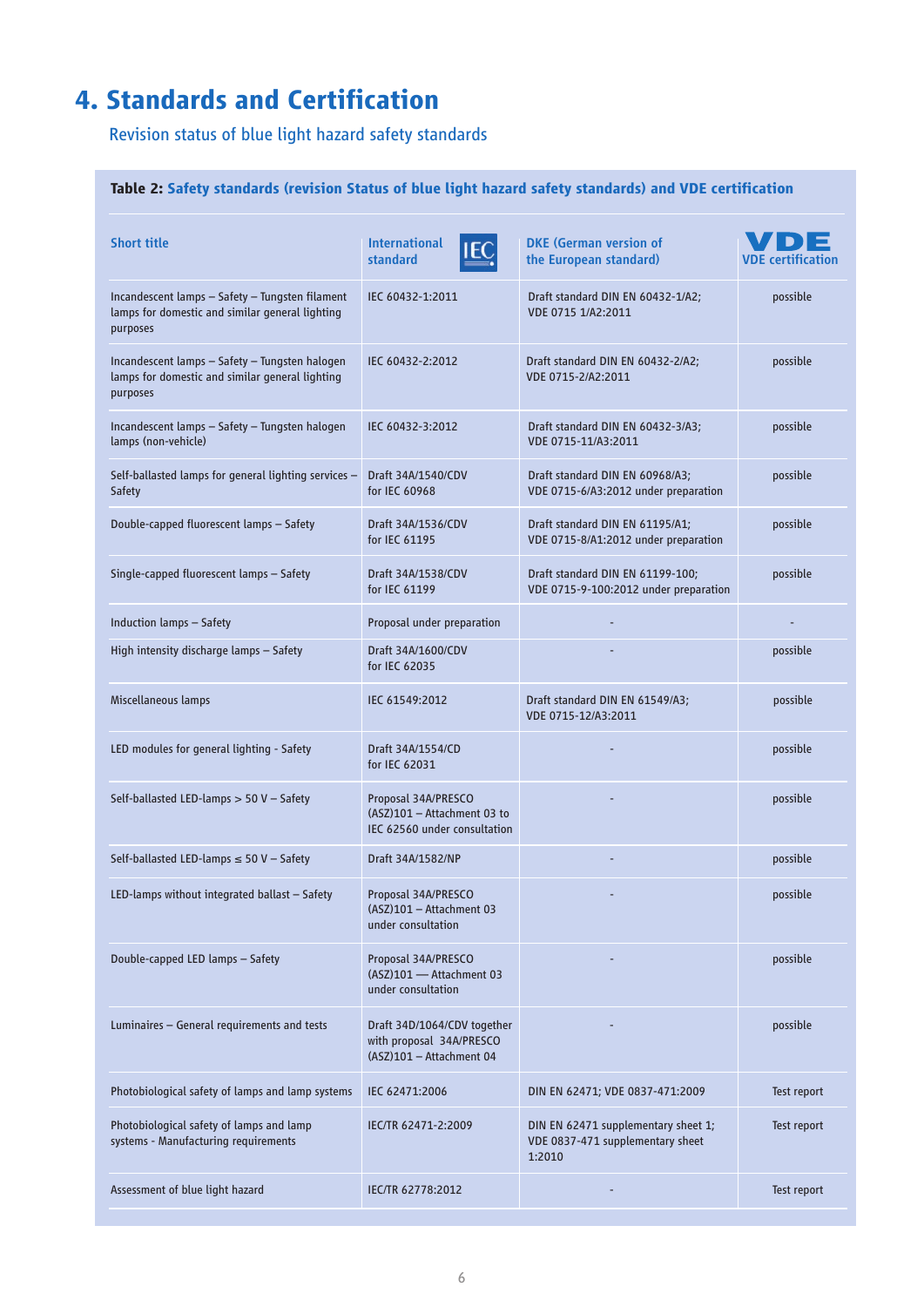VDE mark certification is possible for DIN-EN standards with VDE classification and FDISstatus (Final Draft International Standard) standards. Certification using the ENEC symbol will be possible as soon as the corresponding European standard has been included in ENEC PD 301 Annex B.

The "dow" (date of withdrawal), indicating the final withdrawal of the predecessor standard, is given in the successor standard for European standards which are to be withdrawn. The "doc" (date of cessation) is listed as the date on which the acceptance of the presumption

of conformity ended for the replaced standard in the list of standards in the Official Journal of the EU. The "doc" and "dow" are generally the same date.

The VDE Institute informs certificate holders (VDE/ENEC symbols) roughly one year before the "doc" or "dow" date if a certificate is about to become invalid due to a standard being withdrawn. Certificate holders then have the possibility to change their certificate over to the new standard in the remaining time.

### **5. Assessment of Blue Light Hazard from Lamps and Lamp Systems**

When assessing the photobiological hazard arising from optical radiation, a distinction is made between the different wavelength ranges (UV, visible and IR radiation). The main focus here is on the depth of penetration into human tissue. Only the skin and eyes are affected as optical radiation does not penetrate deep into tissue.

**UV and IR radiation** is absorbed by the outer layers of tissue. The hazard and the stated maximum limits depend on the illuminance generated by a light source or the luminaire and not on its physical dimensions. This means that the risk varies depending on the distribution of the illuminance and the square of the distance (i.e. halving the distance to the source quadruples the risk).

The situation is different with **blue light hazard.** This radiation penetrates the cornea of the eye and is focused on the retina by the eye lens. Accordingly, the hazard is dependent upon the size of the source and the maximum limits are expressed in terms of radiance. Small sources with high luminance are focused by the eye as a small dot onto the retina and where they generate a locally high risk, whereas the identical level of power radiated from an expansive area is distributed across a larger surface thereby reducing the risk. The luminance of a source depends on its distance, although the assessed risk is not directly linked to the varying distance. Only when there is sufficient distance to the light source or luminaire do the constant unconscious and involuntary movements of the eye (saccades) result in "blurring" on the retina, hence reducing the risk.

The German standard DIN EN 62471 "Photobiological safety of lamps and lamp systems" distinguishes between two types of measurement. The risk classification for general purpose lighting is to be conducted at a distance which yields an illuminance of 500 lx (minimum 200 mm). A distance of 200 mm is recommended for all other applications of lamps.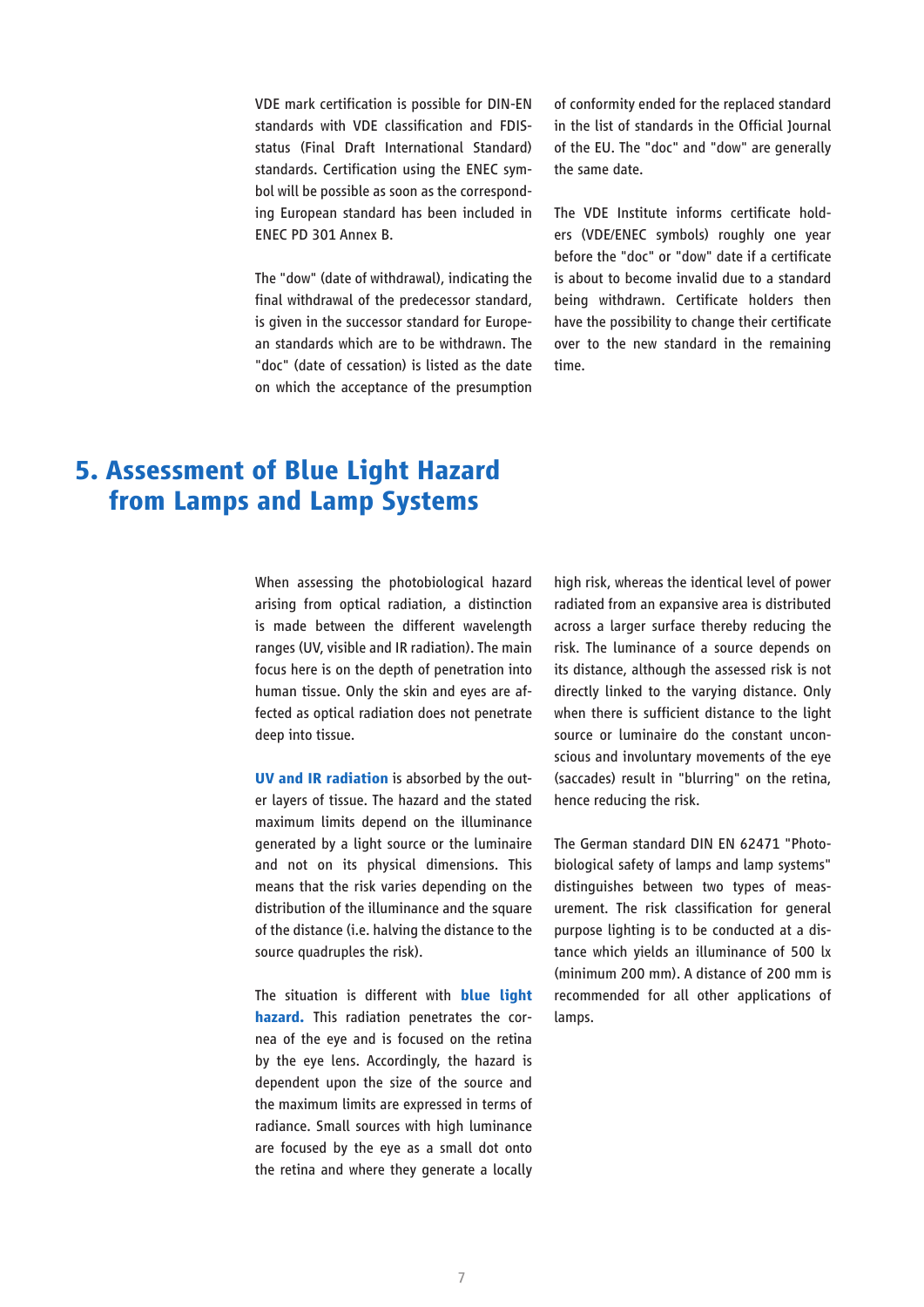The following risk groups are defined in DIN EN 62471:

- **No risk (risk group 0 RG 0):** The lamp or luminaire represents no photobiological hazard.
- **Low risk (risk group 1 RG 1):** Assuming normal behaviour on the part of the user, the lamp or luminaire represents no hazard is use.
- **Medium risk (risk group 2 RG 2):** Due to the natural reaction to look away from bright light sources, or by thermal discomfort the lamp or luminaire repre sents no hazard.
- **High risk (risk group 3 RG 3):** The lamp or luminaire represents a hazard even in instances of transient or brief radiation.

The maximum lengths of exposure to UV, visible and IR radiation for the individual risk groups are given in DIN EN 62471; these are used to calculate the emission thresholds.

In assessing blue light hazard in particular, it emerged that the standard was possibly open to interpretation, which could result in differing risk ratings.

Following discussions among experts in the TC-34 bodies, a simplified solution was sought and published as IEC/TR 62778. This stipulated that measurements of blue light hazard must always be taken at a distance of 200 mm.

It is impossible for luminance to be increased by optics, reflectors etc., meaning that the light source itself (e.g. lamp, LED etc.) represents the maximum hazard and the classification of the light source can be assumed for the luminaire.

If risk group 2 is reached, a flow diagram in IEC/TR 62778 shows a method by which an increase in distance between the observer and the luminaire (light source) can yield a threshold illuminance  $E_{thr}$  thereby reaching the non-critical risk group 1 rating. The appendix of IEC/TR 62778 also contains tables showing the threshold values for luminance and illuminance, depending on the colour temperature of the light source or luminaire. Using these threshold values it is possible to classify a light source without having to take any measurements.

Incandescent, halogen, linear fluorescent and compact fluorescent lamps for general lighting do not come into risk group 2 on account of their technology. According to the relevant product safety standards (including draft standards, see Table 2), it is not necessary to assess the blue light hazard.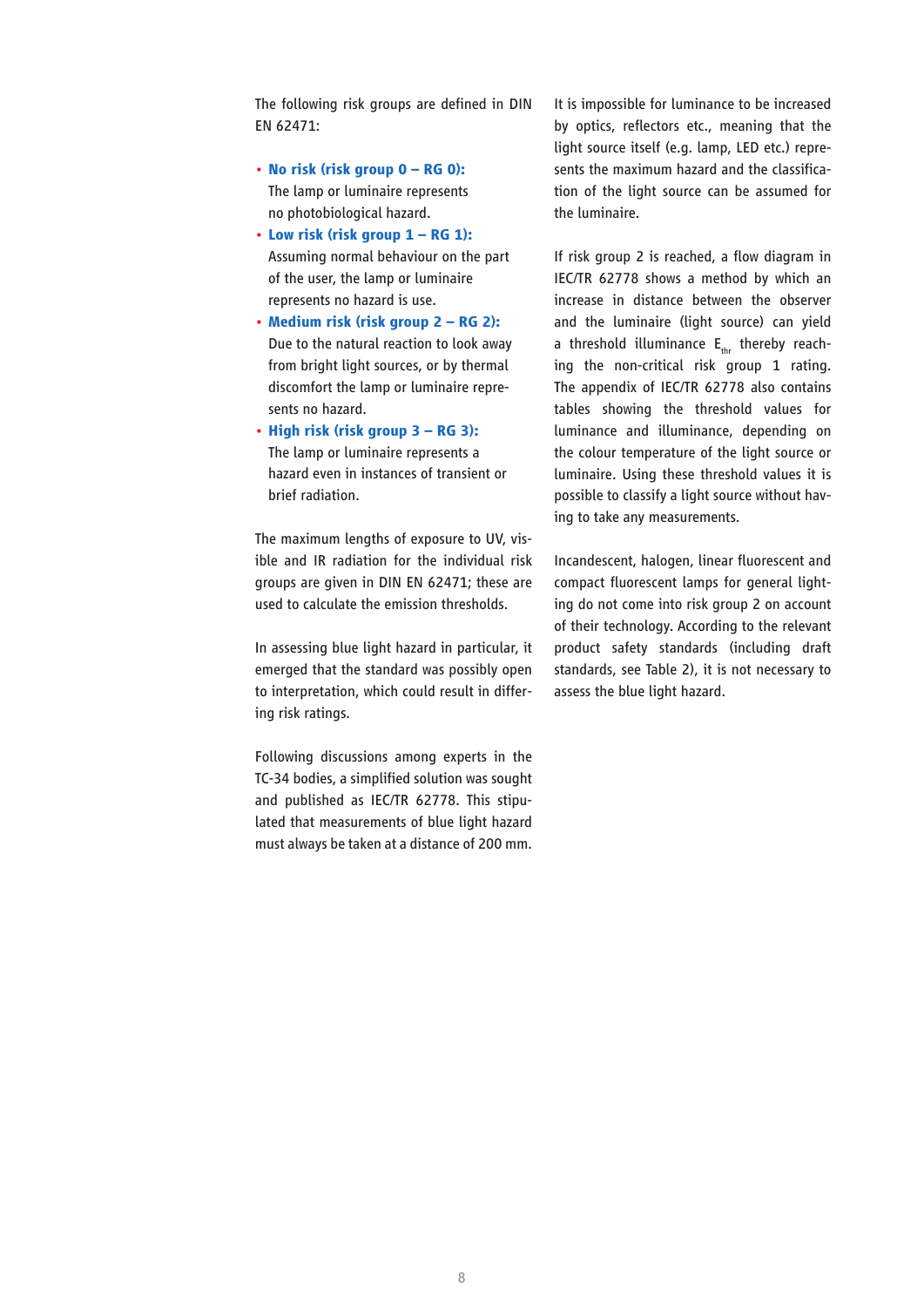# **6. Marking of Blue Light Hazard of Lamps and Luminaires**

Marking requirements for blue light hazard in accordance with standards and drafts in Table 2

| Table 3: Labelling of blue light hazard of light sources                                                                                        |                                                                                                                                                                                                                                                        |  |
|-------------------------------------------------------------------------------------------------------------------------------------------------|--------------------------------------------------------------------------------------------------------------------------------------------------------------------------------------------------------------------------------------------------------|--|
| <b>Light source</b>                                                                                                                             | <b>Measure, labelling</b>                                                                                                                                                                                                                              |  |
| Incandescent lamps, tungsten halogen lamps,<br>all fluorescent lamps (compact, with and without<br>integrated ballast, linear), induction lamps | No labelling is required for these light sources<br>as no hazard can arise.                                                                                                                                                                            |  |
| Special tungsten halogen lamps (for projection<br>photography, stage lighting and special applications)                                         | These light sources are always labelled with the<br>pictogram shown on page 10.                                                                                                                                                                        |  |
| Low and high intensity sodium-vapour discharge<br>lamps                                                                                         | No labelling is required for these light sources<br>as no hazard can arise.                                                                                                                                                                            |  |
| Mercury vapour high intensity including blended<br>lamps and metal halide lamps<br>(all with coated or matt outer bulb)                         | No labelling is required for these light sources<br>as no hazard can arise.                                                                                                                                                                            |  |
| High-intensity mercury vapour and metal halide<br>lamps with clear outer bulb                                                                   | These light sources are always labelled with the<br>pictogram shown on page 10.                                                                                                                                                                        |  |
| <b>LED</b> modules                                                                                                                              | The light source shall be classified and measured if<br>necessary. Labelling is not necessary if an RG 0 or<br>RG 1 rating is given. Above RG 1, the distance is given<br>at which the threshold illuminance $E_{thr}$ returns the<br>product to RG 1. |  |
| LED lamps, retrofit                                                                                                                             | These lamps may only be specified as RG 0 or RG 1<br>products as, like the lamps they are replacing, they<br>must not present a risk. Labelling is not required.                                                                                       |  |
| LED lamps, non-retrofit                                                                                                                         | The light source shall be classified and measured if<br>necessary. Labelling is not necessary if an RG 0 or<br>RG 1 rating is given. Above RG 1, the distance is given<br>at which the threshold illuminance $E_{thr}$ returns the<br>product to RG 1. |  |



*Fig. 2: Apparatus for measuring photobiologically effective radiation*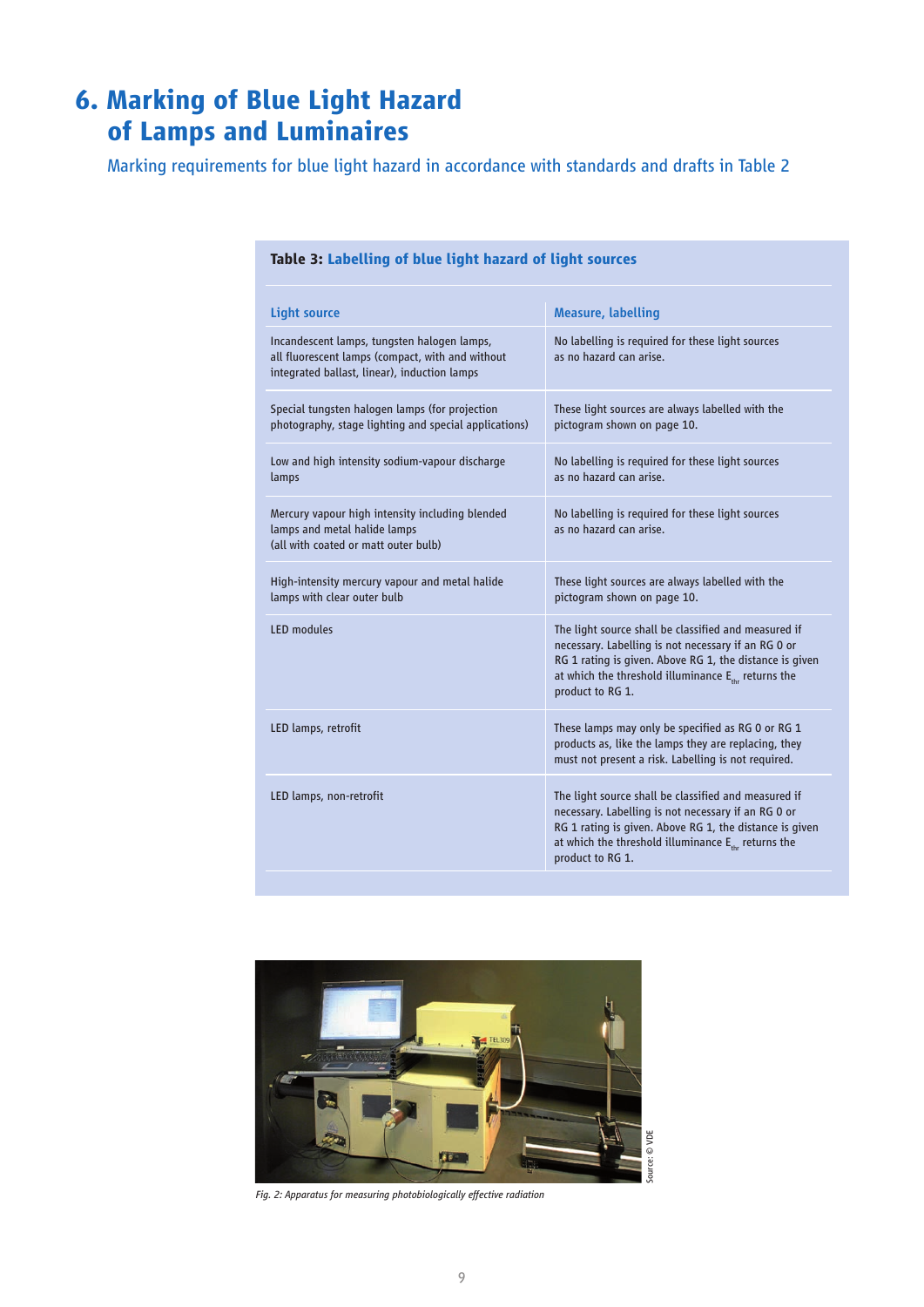| Table 4: Labelling of blue light hazard of luminaires |  |  |  |  |  |  |
|-------------------------------------------------------|--|--|--|--|--|--|
|-------------------------------------------------------|--|--|--|--|--|--|

| <b>Type of luminaire</b>                             | <b>Measures, labelling</b>                                                                                                                                                                                                                                                                                                                                                           |
|------------------------------------------------------|--------------------------------------------------------------------------------------------------------------------------------------------------------------------------------------------------------------------------------------------------------------------------------------------------------------------------------------------------------------------------------------|
| Luminaires for children, mains connected nightlights | • If light sources are used which carry no $E_{thr}$ and/or<br>no pictogram, neither measurement nor labelling<br>of the luminaire is necessary.<br>• For safety reasons, a fully assembled luminaire<br>may only have an RG 0 or RG 1 rating.<br>• Light sources with a rating above RG 1 may only                                                                                  |
|                                                      | be used if they are not visible during maintenance<br>work.                                                                                                                                                                                                                                                                                                                          |
| Portable luminaires, hand lamps                      | • If light sources are used which carry no $E_{thr}$ and/or<br>no pictogram, neither measurement nor labelling<br>of the luminaire is necessary.<br>• If light sources are used which feature $E_{\text{thr}}$ details<br>or pictograms, the pictogram must be applied to<br>the exterior of the luminaire or it must be proved,<br>by measuring the fully assembled luminaire, that |
|                                                      | the threshold limit for RG 1 is not exceeded.                                                                                                                                                                                                                                                                                                                                        |
|                                                      | • If, during maintenance work on the opened lumi-<br>naire, it is possible to look at the light source, the<br>pictogram of the light source must then be visible                                                                                                                                                                                                                    |
| <b>Fixed luminaires</b>                              | If light sources are used which carry no $E_{thr}$ and/or<br>no pictograph, neither measurement nor labelling<br>of the luminaire is necessary.<br>• If using light sources with $E_{thr}$ details, this figure<br>can be used for the written information or a value<br>can be determined by measuring the fully assem-<br>bled luminaire. No written information is necessary      |
|                                                      | in the case of RG 0 and RG 1.<br>• If light sources with pictograms are used, an $E_{thr}$<br>value must be determined by measuring the fully<br>assembled luminaire. No written information is<br>necessary in the case of RG 0 and RG 1.                                                                                                                                           |
|                                                      | • If the equivalent distance for $E_{thr}$ in a completely<br>sealed luminaire is $> 0.2$ m, the assembly instru-<br>ctions must contain the following (or similar) note:                                                                                                                                                                                                            |
|                                                      | "The luminaire should be mounted so that prolonged<br>staring at the luminaire from a distance of less than<br>x m is unlikely."                                                                                                                                                                                                                                                     |
|                                                      | • If, during maintenance work on the opened lumi-<br>naire, it is possible to look at the light source, the<br>pictogram of the light source must then be visible.                                                                                                                                                                                                                   |



The labelling of lamps with regard to their photobiological safety is dictated by the relevant standard; i.e. in the technical documentation accompanying LED modules and on the packaging of all lamps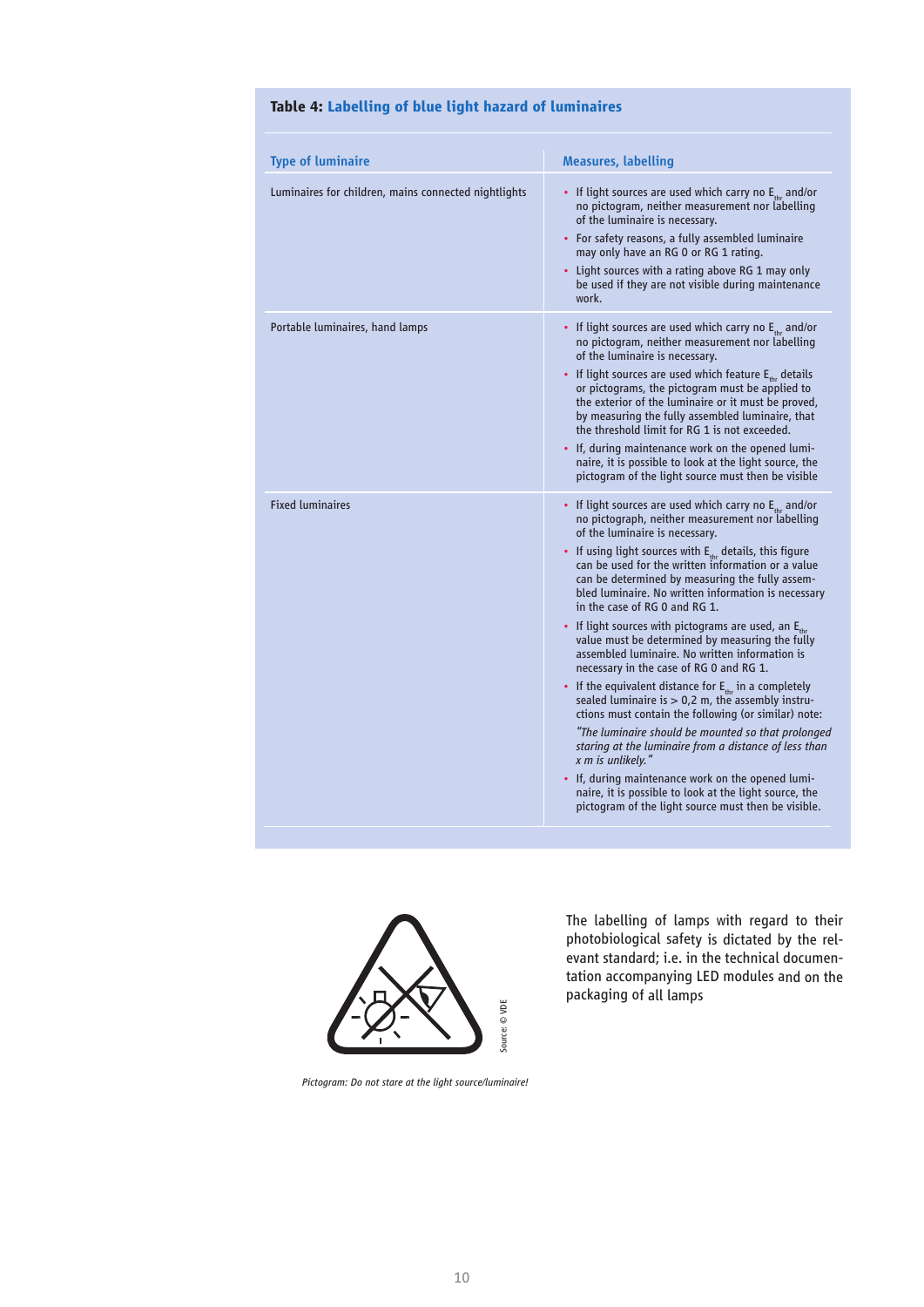## **7. Summary**

Standards help in the implementation of legal requirements. This also applies to the assessment of blue light hazard. By incorporating the relevant requirements into the product safety standards, it is not necessary to apply IEC 62471 or DIN EN 62471. The measuring and labelling of light sources and luminaires can be dispensed with entirely or be reduced

to a minimum. The blue light assessment of the light source may be used for the blue light assessment of luminaires, as this hazard cannot be increased through luminaire designs.